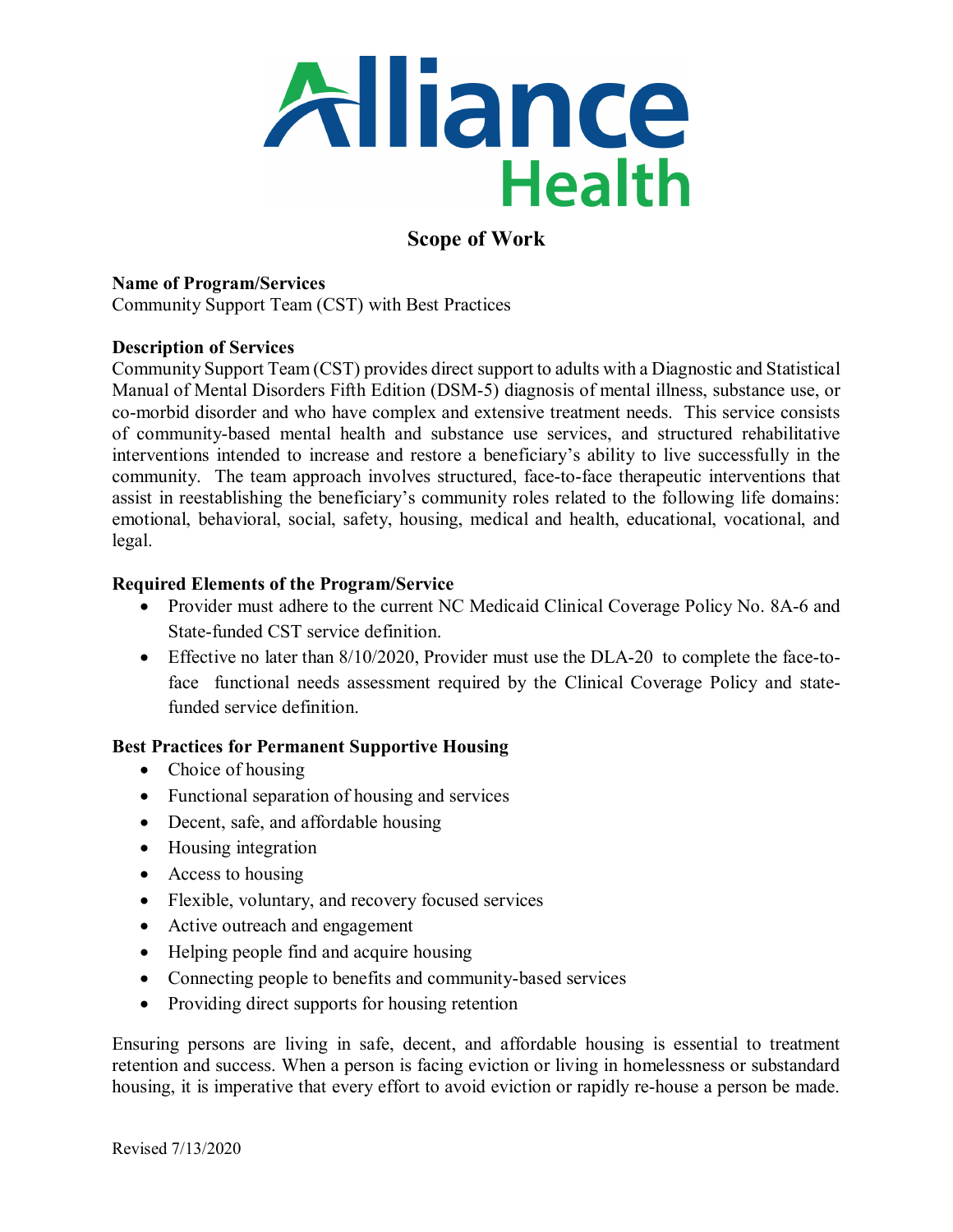

This active housing intervention could require daily efforts to locate suitable housing and assist the person with applications and other requirements of leasing.

## **Examples of searching for stable housing can include:**

- Online apartment searches through Social Serve, Apartment Finders, etc.
- Knowledge of local affordable housing properties and outreach to property managers for vacancies. This includes the search for Targeted/Key units.
- Accessing ILI funding to assist with move-in costs or eviction prevention
- Preparing for mitigation of housing barriers through reasonable accommodation requests
- Asking for technical assistance from Alliance's housing team and following up on leads
- Maintaining a list of potential landlords in private rental markets
- Accessing boarding houses as temporary living options to avoid or exit homelessness
- Enforcement of Fair Housing to require landlords to make necessary repairs to units to avoid having to move when conditions are substandard
- Placing persons on the Housing Choice and Public Housing waiting list with the local Housing Authorities

When an individual is "searching for stable housing in the community and requires permanent supportive housing interventions," the team will document the intensity of their efforts (e.g., frequency, duration, etc.) on the PCP and in the Service Authorization Request (SAR).

It is the expectation that when a person is living in homelessness or in unsafe conditions, the CST will prioritize actively addressing housing needs and engage in intensive efforts to quickly resolve the situation.

## **Highlights and examples of Skills Development, Symptom Management and Recovery training and support, and Coordinating and Managing Services for Members identified as being engaged in the Transitions to Community Living Initiative (TCLI)**

- Support and assistance in obtaining vital documents for applications
- Develop Integrated PCP for housing
- Attend Soft Transition meeting from TCL In-Reach Phase to Transition Phase
- Communicate with TCL In-Reach staff, Transition Coordinators, and Care Coordinators
- Assist with discharges from hospitals and other crisis centers (e. g., move, transportation, etc.)
- Complete and submit a Monthly Tenancy Checklist to TCLI Supervisor
- Assist with completing and obtaining signatures on TCL Voucher Forms
- Assist with and ensure completion of recertification documentation for rental assistance
- Assist with preparing for and scheduling of annual inspection of units
- Attend and provide supports during lease-signing and move-in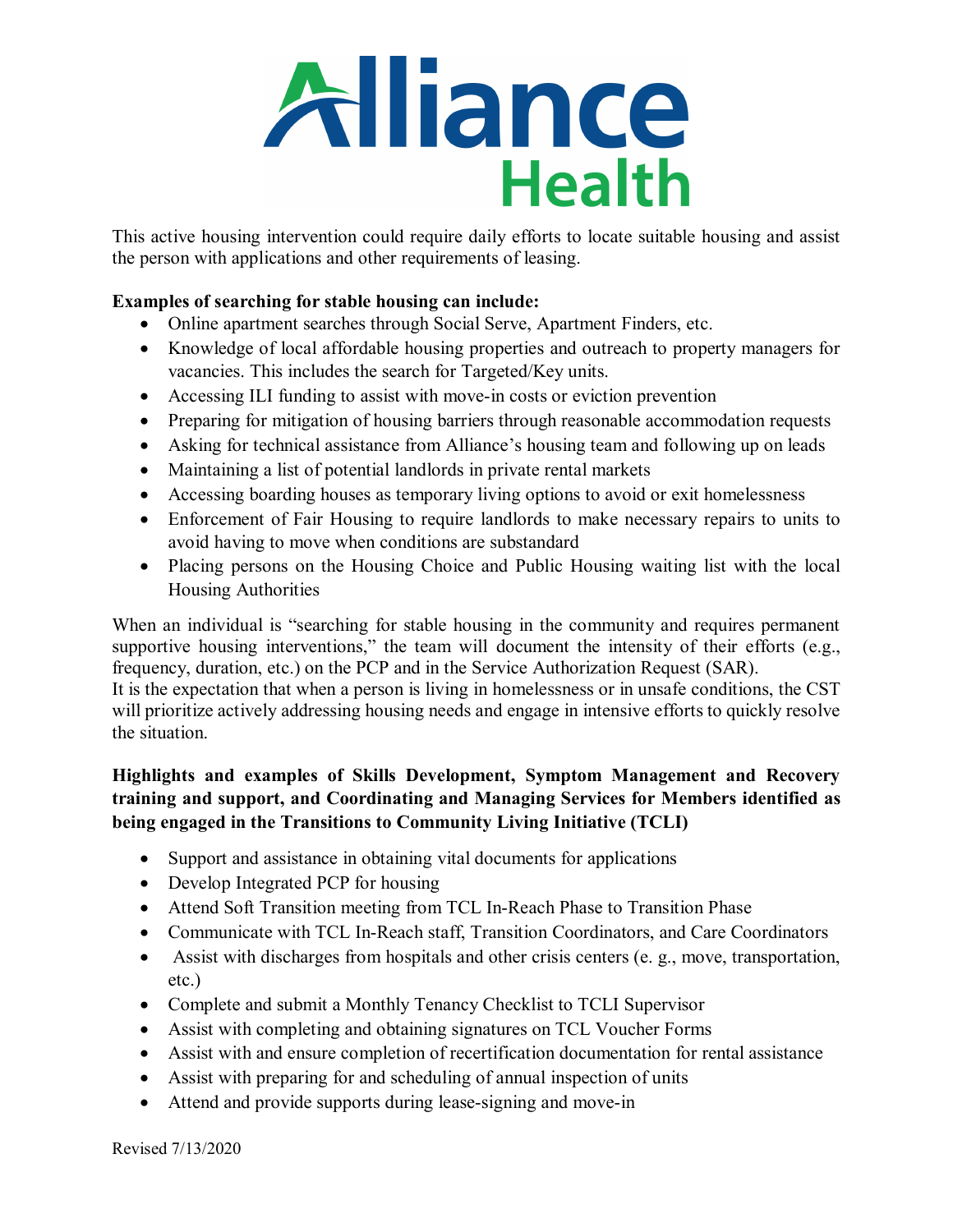

- Ensure member is able to inhabit their new home/unit/transitional housing upon move in
- Assist with shopping for items needed to maintain community living
- Provide daily check-in the first week after someone moves into housing
- Participate in separation conversations/meetings
- Assist members when they separate from housing (e. g., move out furniture, secure storage, work with natural supports, etc.)
- Actively explore and pursue Community Inclusion opportunities with emphasis on IPS-Supported Employment
- Complete and submit re-housing plans
- Assist with completion of FL-2 and applying for Special Assistance (SA) In-home
- Assist with applying/recertification for Disability and Medicaid
- Monitor SA In-Home and CLA funding utilization
- Utilize B3 Medicaid One Time Transitional Costs service
- Notify TCL staff when referring member to additional services or discharging from services
- Assist with applying for mainstream vouchers
- Provide notification to TCL Team of any application denials, lease violations, rehouses, notice to vacates, or unexpected absences from unit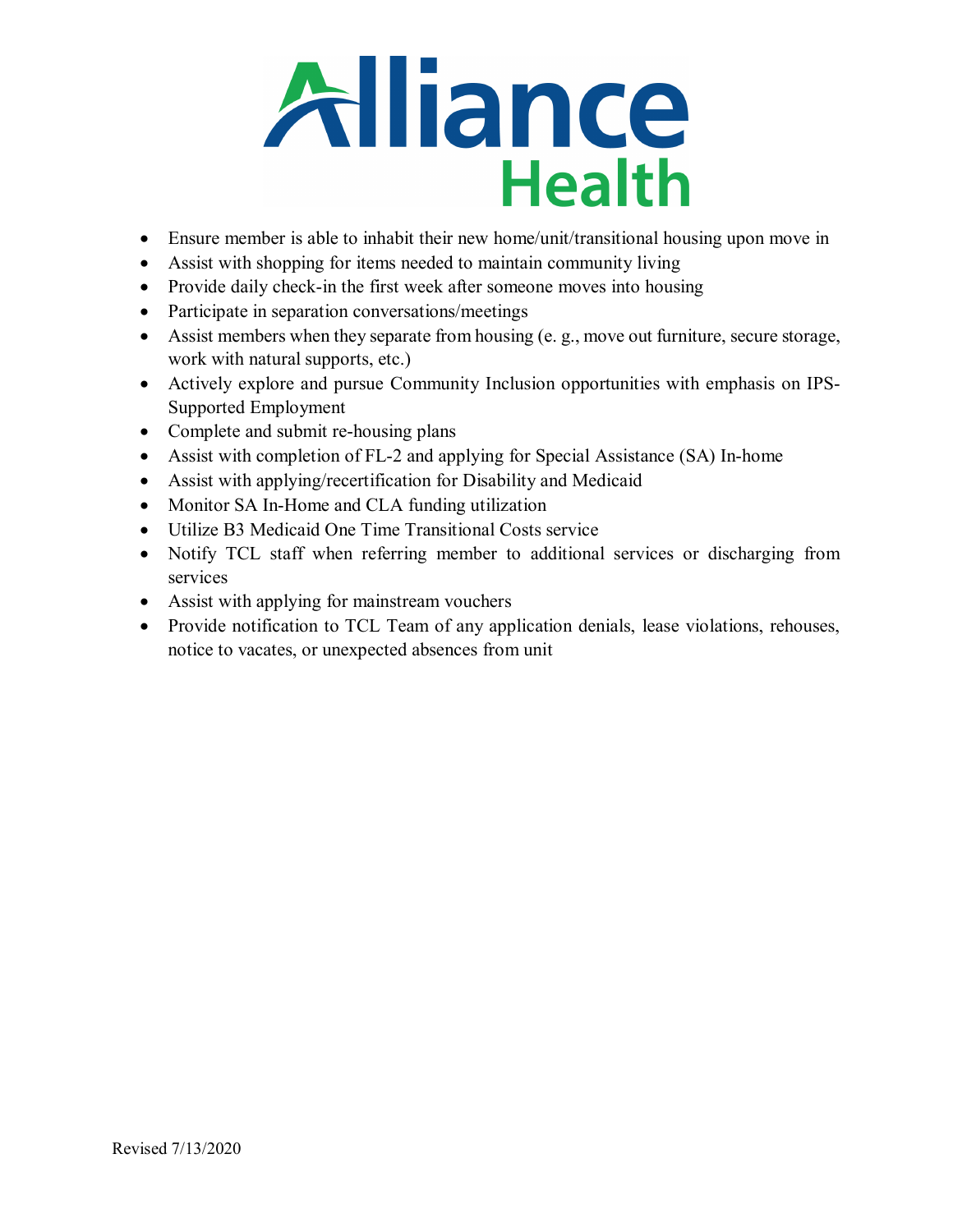

### **Required Additional Training**

| <b>Who</b>                                                                  | <b>Training</b>                                                                                                                                                                                                                                                      | <b>Trainers</b>                                                                                                                                         |
|-----------------------------------------------------------------------------|----------------------------------------------------------------------------------------------------------------------------------------------------------------------------------------------------------------------------------------------------------------------|---------------------------------------------------------------------------------------------------------------------------------------------------------|
| Team Lead and all<br>non-licensed team<br>members within 90<br>days of hire | Harm Reduction (at least 3 hours)                                                                                                                                                                                                                                    | As arranged for by<br>provider or Alliance                                                                                                              |
| As many CST Team<br>Members as possible                                     | Housing 101 training (e. g.,<br>Continuum of Care; Coordinated<br>Entry; Rapid Re-housing; Housing<br>First; vouchers vs. subsidies;<br>targeted and key units; HAP; helping<br>individuals understand leases;<br>engaging landlords and property<br>managers; etc.) | NC Council to End<br>Homelessness (as<br>arranged for by<br>Alliance)                                                                                   |
|                                                                             | <b>TCLI</b> training                                                                                                                                                                                                                                                 | Alliance staff                                                                                                                                          |
|                                                                             | <b>Fair Housing Training</b>                                                                                                                                                                                                                                         | Offered annually by<br>Legal Aid                                                                                                                        |
|                                                                             | Housing 102: (e. g., Expungements $\&$<br>Certificates of Relief, Eviction<br>Diversion, improving financial<br>literacy & self-sufficiency; putting<br>Housing First into Practice, eviction<br>prevention, Independent Living<br>Initiative, etc.)                 | Legal Aid, Duke<br>Civil Justice Law<br>Clinic, Alliance<br>staff, etc. (As<br>arranged for by<br>Alliance as part of<br>CST Learning<br>Collaborative) |
| All CST Team<br>Members                                                     | Initial DLA-20 Training, including<br>Train the Trainer for specified agency<br>staff                                                                                                                                                                                | As arranged for by<br>Alliance at no cost<br>to providers                                                                                               |

## **Collaboration**

- Provider will participate in monthly CST Learning Collaborative
- Provider will participate in CST related calls scheduled by Alliance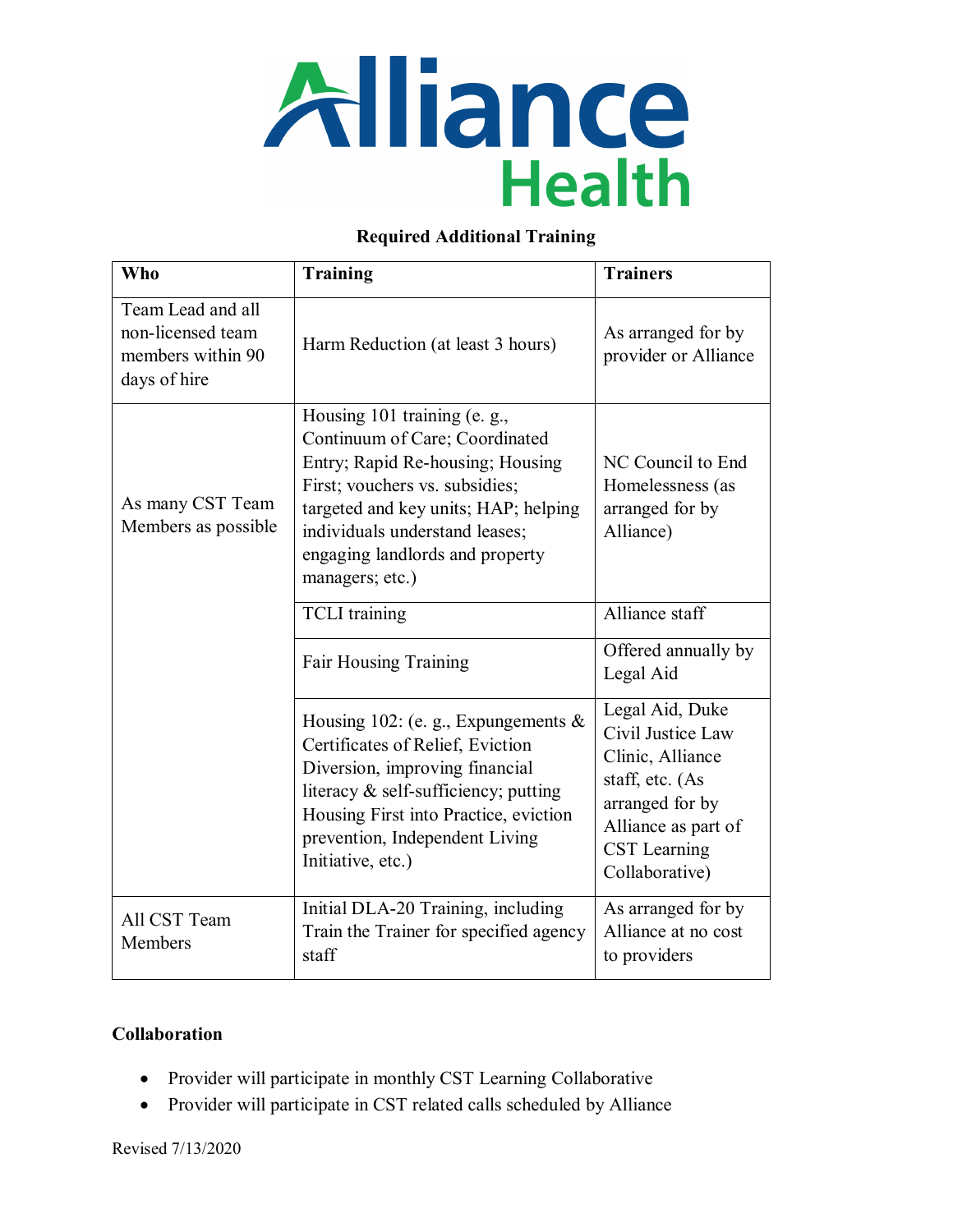

- Provider will attend case review meetings with Alliance's TCLI staff as requested
- Provider will collaborate with other service providers and community stakeholders for the purpose of coordinating an individual's care and supports
- Provider will work diligently with agencies and representatives to share best practices, identify barriers, and work toward solutions collaboratively with the goal of better outcomes for members.

## **Core Outcomes**

Community Support Team will be monitored by Alliance for the following Core Outcome Measures, which will be measured in the aggregate and reported to providers quarterly via Provider Scorecards:

- 1. Percent with inpatient/FBC admissions at 30 and 90 days after the completion of services.
- 2. Percent with utilization of residential services at 30 and 90 days after completion of services.
- 3. Average length of stay in services.
- 4. Average cost of services.

## **Additional Quality Indicators**

- 1. For individuals engaged in TCL, housing retention will be monitored through the TCL Housing Database. It is expected that housing retention will remain above the state average.
- 2. The DLA-20 will be used as a measurement of improved clinical outcomes based on change scores at reassessment.
- 3. PCP Reviews will be conducted throughout the year based on a randomized sample of individuals actively receiving services. Providers will receive review results including individualized feedback and overall trends. Issues identified during these reviews may result in a request of a formal corrective action plan. Failure to successfully implement a plan and correct issues may result in imposition of sanctions. PCP reviews are evaluated based on the following elements:
	- All elements of the PCP, in accordance with the NC DHHS PCP Instruction Manual, are completed in a manner that is person-centered and individualized to the stated needs in an individual's CCA and service authorization request.
	- PCPs are updated and goals continued, revised or discontinued from previous PCPs. Goal updates should include a brief description of progress towards goal.
	- Comprehensive Crisis Plans are updated following an inpatient/FBC admission; updated Comprehensive Crisis Plans should be uploaded to Alliance Claims System (ACS).
	- For individuals engaged in TCL, the PCP includes at least one housing goal relevant to the individuals' tenancy phase, with specific objectives, tasks including who is responsible for each task. The housing goal(s) have been updated to reflect the individual's changing needs to transition to the community and is updated through each tenancy phase.